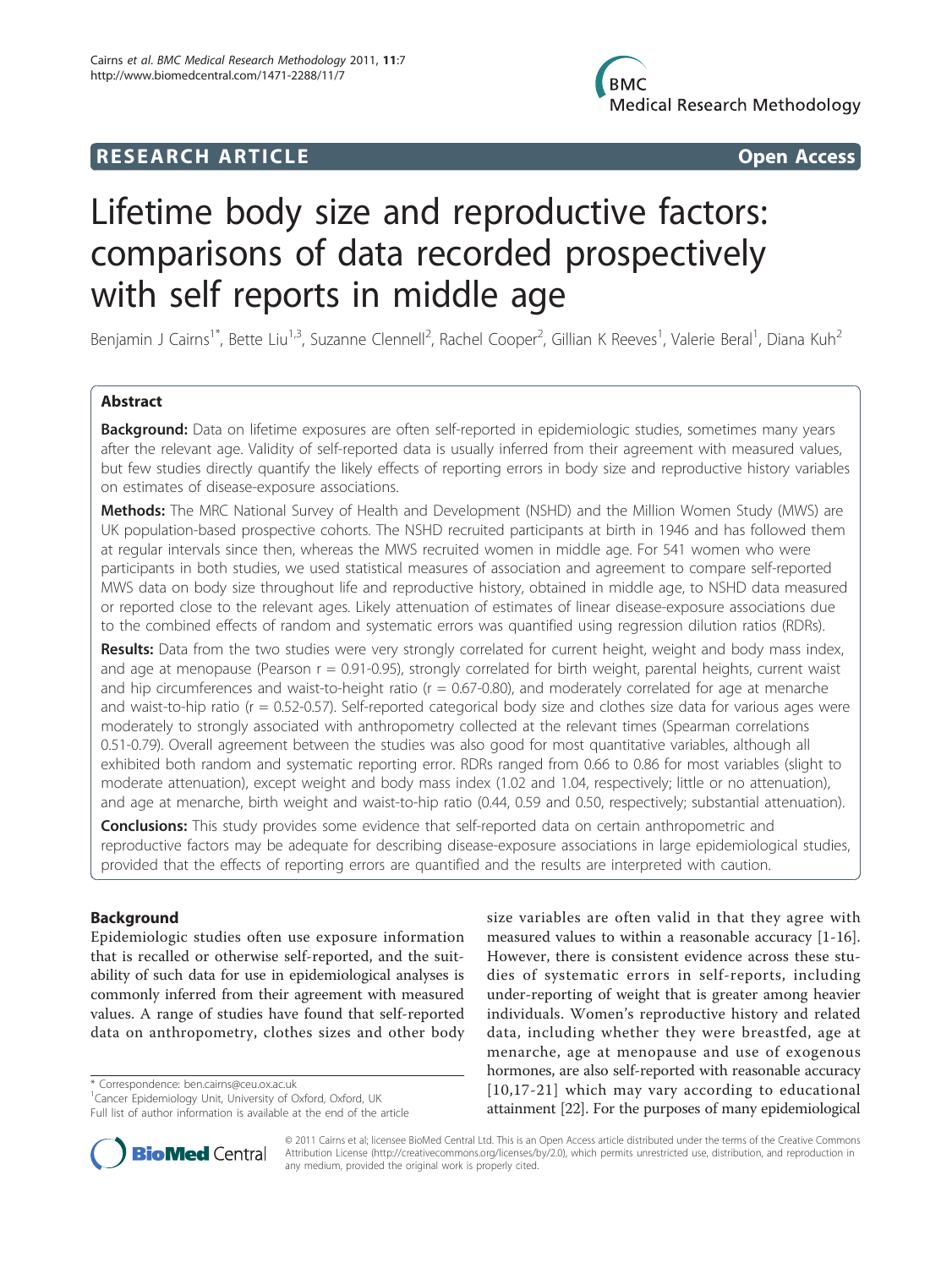studies, what matters most are the effects of random and systematic errors on estimates and interpretation of disease-exposure associations. But few studies have attempted to directly quantify the likely effects on epidemiological analyses of reporting errors in body size or reproductive history variables [[23](#page-12-0)-[27](#page-12-0)].

The Medical Research Council (MRC) National Survey of Health and Development (NSHD) is a prospective cohort study of a sample of men and women born in England, Scotland and Wales who were recruited at birth in March 1946 and have been followed regularly throughout life by physical measurement, nurse interview and questionnaire [\[28](#page-12-0)]. The Million Women Study (MWS) is a prospective cohort study of women, mainly born in 1934-1948 and recruited in middle age from England and Scotland, which uses postal questionnaires to obtain information on various exposures of interest including reproductive history and body size at different ages [\[29\]](#page-12-0). For women who were participants in both studies, we compared self-reported information from the MWS with corresponding NSHD data and examined how reporting errors could affect estimation of diseaseexposure relationships.

# **Methods**

The MRC National Survey of Health and Development (NSHD) is a socially stratified birth cohort of 2,547

women and 2,815 men, followed since their births in a single week in March, 1946 [[28](#page-12-0)]. Data have been collected by physical measurement, interview and questionnaire on a range of variables at intervals throughout life. With study members currently in their sixties, the purpose of the NSHD is now to investigate how lifetime experience and exposures affect healthy ageing [http://www.nshd.mrc.ac.uk.](http://www.nshd.mrc.ac.uk)

The Million Women Study (MWS) is a prospective cohort study of 1.3 million women recruited through National Health Service (NHS) Breast Screening Centres in England and Scotland during 1996 to 2001 [[29\]](#page-12-0). At recruitment, women were asked about their current health and a range of other variables, and have been resurveyed every 3-4 years with further questions. Study questionnaires are available to view at [http://](http://www.millionwomenstudy.org) [www.millionwomenstudy.org.](http://www.millionwomenstudy.org)

Women participating in the MWS with dates of birth in the same week in March 1946 as the NSHD were matched by NHS number to female participants in the NSHD. In this validation study, self-reported MWS data on a range of body size, reproductive history and related variables were compared to NSHD data on the same or similar information, where the latter were measured or collected close to the relevant age (Table 1). For these analyses, all anthropometry was recorded in imperial units and was converted to metric units. Duration data

| $A \sim \sim (n)$                                                                                             | $\Lambda$ |
|---------------------------------------------------------------------------------------------------------------|-----------|
| descriptions                                                                                                  |           |
| Table 1 Corresponding Million Women Study (MWS) and National Survey of Health and Development (NSHD) variable |           |

|                               |                                                      | Age(s)<br>when |                                           | Average<br>age       |
|-------------------------------|------------------------------------------------------|----------------|-------------------------------------------|----------------------|
|                               | <b>NSHD</b> variables                                | recorded       | <b>MWS</b> variables                      | of reporting         |
| Variable*                     | (measured, M, or reported, R)                        | (years)        | (self-reported)                           | (years) <sup>+</sup> |
| Birth weight                  | Birth weight (M)                                     | 0              | Birth weight                              | 55.3                 |
| Whether breastfed             | Duration breastfed (R by mother)                     | 2              | Whether breastfed (yes/no)                | 55.3                 |
| Mother's height               | Mother's height (R by parent)                        | 6              | Mother's height                           | 55.3                 |
| Father's height               | Father's height (R by parent)                        | 6              | Father's height                           | 55.3                 |
| Body size, age 10             | Body mass index (M)                                  | 11             | Relative body size at age 10              | 55.3                 |
| Age at menarche               | Whether periods started and age (R by mother)        | $14 - 15$      | Age at which periods started              | 52.1                 |
| Body size, age 20             | Body mass index (R)                                  | 20             | Clothes size at age 20                    | 55.3                 |
| Use of oral<br>contraceptives | Ever use of oral contraceptives (R)                  | 31, 43         | Ever use of oral contraceptives           | 52.1                 |
| Age at menopause              | Date of last period if stopped for 12+ months<br>(R) | 47-54, 57      | Age when periods stopped for 6+<br>months | 52.1                 |
| Weight                        | Weight (M)                                           | 53             | Weight                                    | 52.1                 |
| Height                        | Height (M)                                           | 53             | Height                                    | 52.1                 |
| Body size                     | BMI derived from weight and height (M)               | 53             | Clothes size at resurvey                  | 55.3                 |
| Waist circumference           | Waist circumference (M)                              | 53             | Waist circumference                       | 55.3                 |
| Hip circumference             | Hip circumference (M)                                | 53             | Hip circumference                         | 55.3                 |
| Chest circumference           | Chest circumference (M)                              | 53             | Bra band size at resurvey                 | 55.3                 |

\* The following derived variables were also compared between the studies: Body mass index (derived from Weight and Height); Waist-to-hip ratio; Waist-toheight ratio.

† Among women matched to both studies.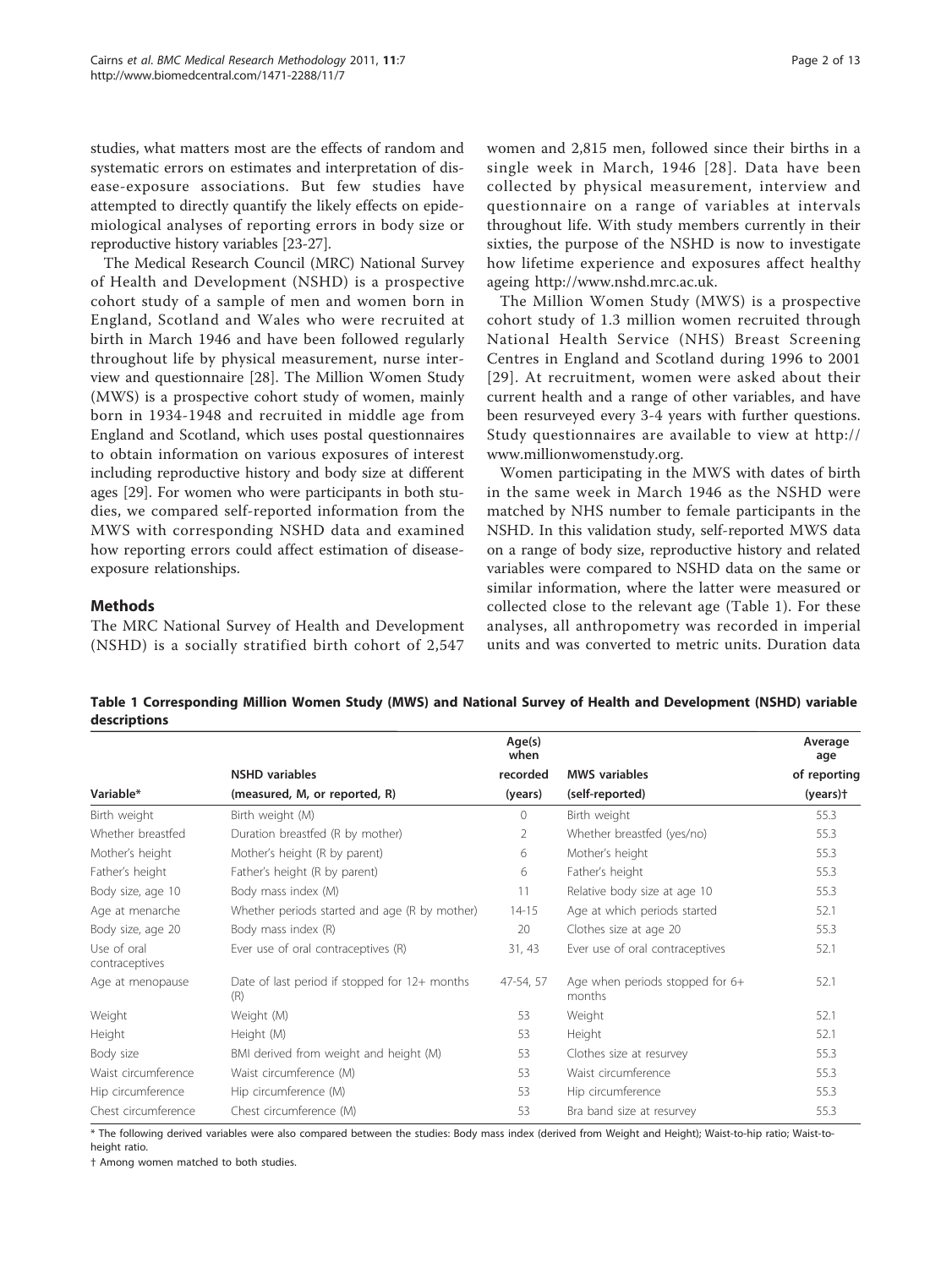recorded in numbers of months were converted to years by division by 12, without rounding. MWS data on ages at menarche and menopause were available only in whole numbers of years. Because the mean age of 12 year olds (for example) is 12 years and 6 months, 0.5 was added to each MWS age value to allow quantitative comparison with the more precise NSHD data on age at these events.

All participants gave written informed consent to take part in each study, and approval for this validation study was provided by the Cambridgeshire 4 Research Ethics Committee (MWS) and the Central Manchester Research Ethics Committee (NSHD).

# Statistical analysis

Quantitative MWS variables obtained from self-reported data (current height, weight, body mass index (BMI), waist circumference, hip circumference, waist-to-hip ratio and waist-to-height ratio, birth weight, mother's and father's heights, age at menarche and age at menopause) were compared to corresponding NSHD variables in several ways. Pearson product-moment correlation coefficients were computed to investigate the strength of associations between MWS and NSHD data, and the loss of power due to reporting errors [\[30](#page-12-0),[31](#page-12-0)]. For each variable, possible over- or under-reporting in MWS data was assessed using the t-test for the difference between mean MWS and mean NSHD values. Overall agreement between corresponding MWS and NSHD variables was evaluated from the limits of agreement, computed from the means and standard deviations of the between-study differences [[32](#page-12-0)]. If the NSHD data are close to the true values, the limits of agreement give the typical range of reporting errors in the MWS data. Simple error models imply that in epidemiological analyses, purely random reporting errors in exposure data cause attenuation of disease-exposure estimates, according to the ratio of the standard deviation of the errors to the standard deviation of the true values [\[33,34\]](#page-12-0), so we interpreted the limits of agreement on the scale of the standard deviations of the NSHD values. Agreement between MWS and NSHD data was further assessed by the intraclass correlation coefficient,  $ICC(1,1)$  in the notation of Shrout and Fleiss [[35](#page-12-0)]. The extent of disagreement between MWS and NSHD values, due to random or systematic errors in data from either study, is indicated by the ICC, with an ICC of 1 corresponding to perfect agreement. Substantial differences between the ICC and the Pearson correlation for a variable indicate substantial systematic differences between the MWS and NSHD data.

Systematic variation in mean over- or under-reporting across appropriate categories of the NSHD data was tested by one-way ANOVA. Systematic reporting errors may also contribute to confounding of estimated associations, which we assessed for each variable by plotting mean NSHD values against mean MWS values according to pre-specified categories of each MWS variable. Such comparisons indicate where measurements tend to be higher or lower than self-reported data would otherwise suggest. These means can be used to interpret results based on self-reported data on a more objective scale, for example by plotting the relative risks for categories of self-reported data against the mean measured values within each category. Regression dilution ratios (RDR) were calculated as the ratio of the range of the NSHD means to the range of the MWS means [[36\]](#page-12-0). The use of self-reported data results in biased estimates of linear associations (e.g. log relative risks). The RDR is a non-parametric estimate of the ratio of such a biased estimate to the coefficient that would be found if analyses could be conducted using true values of the variable of interest. This ratio depends on both random error and systematic errors, but is largely independent of the true coefficient [[31,37](#page-12-0)]. A regression dilution ratio close to 1 therefore indicates that there is little combined effect of random and systematic reporting errors. More often RDRs are less than 1, and provide an estimate of the relative attenuation of relative risks due to linear systematic and random reporting error. Under this assumption, estimated relative risks (RR) from univariate analyses of continuous variables can, in principle, be corrected using the RDR: the corrected relative risks would be equal to exp(ln(RR)/RDR). Confidence intervals for regression dilution ratios were obtained by bootstrapping, using the percentile method [[38\]](#page-12-0). Regression dilution ratios for MWS variables are calculated under the assumption that the corresponding NSHD variables are at least "alloyed gold standard" [[39\]](#page-12-0) measurements of the true quantities of interest (i.e. potentially subject to a small random measurement error), and in particular that any errors in NSHD values are not correlated with other quantities of interest.

Ordinal categorical variables from the MWS (relative body size at age 10, clothes size at age 20, clothes size in middle age, bra band size in middle age) were compared with anthropometric data from the NSHD obtained at a similar age (body mass index at ages 11, 20 and 53 years, and waist and chest circumferences at age 53 years). Associations between the MWS and NSHD variables were examined using Spearman correlations between the ordinal group ranks (i.e. 1 for the lowest category, 2 for the next lowest, and so on) and the quantitative NSHD data. Linear relationships were assessed statistically by P-values for linear trends, and graphically by plotting means and standard errors of NSHD values against the MWS categories.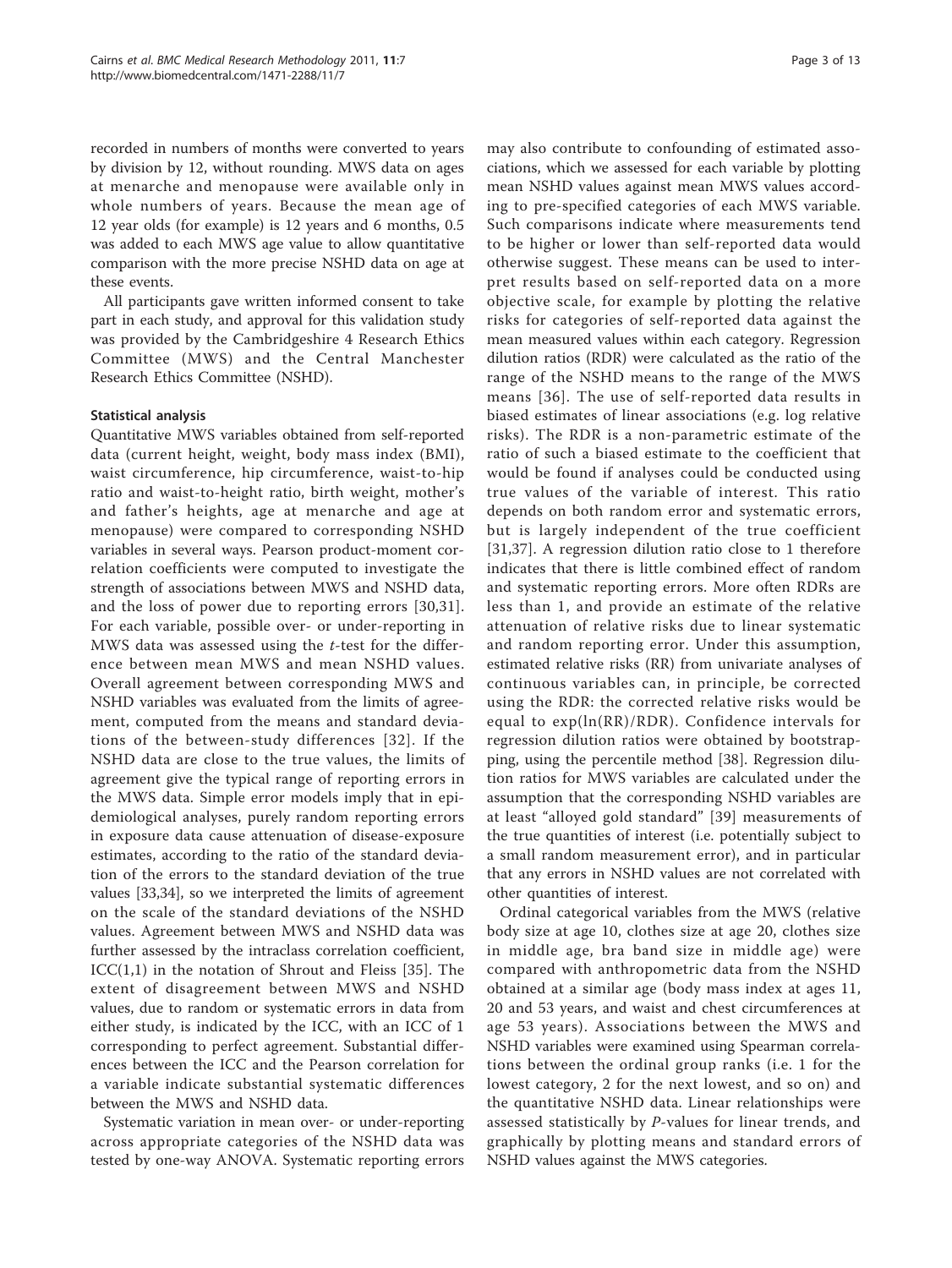Categorical variables (having been breastfed, ever use of oral contraceptives) were compared using the raw percentage agreement and the  $\kappa$  statistic. The  $\kappa$  (kappa) statistic expresses the proportion of self-reported and measured observations which agree, over and above that which would be expected by chance [[40\]](#page-12-0). A common convention is to interpret  $0.2 < \kappa \le 0.4$  as 'fair' agreement,  $0.4 < \kappa \leq 0.6$  as 'moderate' agreement,  $0.6 < \kappa \leq$ 0.8 as 'substantial' agreement, and  $\kappa > 0.8$  as 'almost perfect' (here referred to as 'excellent') agreement between self-reported and measured values [\[41](#page-12-0)].

Differences in agreement between MWS and NSHD data and proportions of women with missing values in either study were assessed for all primary variables (e.g. height and weight, but not BMI), according to childhood social class [[42](#page-12-0)] and educational level in the NSHD, to adult deprivation [[43](#page-12-0)] in the MWS, and to whether the participant reported that their mother was still alive at the time of the MWS resurvey, using Fisher's exact test.

# Results

There were 541 women who were participants in both studies, comprising 29% of MWS participants born in the relevant week in March 1946, and 21% of females in the original NSHD cohort. Their average age at MWS recruitment was 52 years. Of these women, 368 filled out both the recruitment and resurvey questionnaires for the MWS, with an average age at the resurvey of 55 years. Participants matched to both studies did not differ in most respects from other MWS participants born within a year of the NSHD cohort (Table [2\)](#page-4-0). There was some evidence that matched participants had a small tendency to live in less deprived areas (27.3% in the most deprived tertile versus  $33.1\%$ ,  $P = 0.01$  for chi-squared test of association), a later mean age at menopause (48.0 years versus 47.3 years,  $P = 0.03$  for ANOVA), and a very slightly earlier mean age at menarche (13.2 years versus 13.3 years,  $P = 0.02$  for ANOVA).

Self-reported quantitative MWS variables showed good overall agreement with those measured in the NSHD (Table [3](#page-5-0)). For most variables, the mean betweenstudies difference was consistent with slight underreporting relative to the measured quantities ( $P \le 0.002$ ) for t-tests). Only height was significantly over-reported on average  $(P < 0.001)$ , while age at menarche  $(P = 0.09)$ , age at menopause  $(P = 0.09)$  and father's height ( $P = 0.5$ ) showed no significant mean difference. The limits of agreement between MWS and NSHD values indicated that overall agreement was greatest for height, weight, body mass index and age at menopause. Birth weight, mother's and father's heights, waist and hip circumferences and waist-to-height ratio all had more moderate levels of overall agreement. Overall agreement was worst for age at menarche and waist-tohip ratio. The asymmetry of limits of agreement around 0 for waist circumference, and waist-to-hip and waistto-height ratios reflect the greater mean differences between studies for these variables. Intraclass correlations were consistent with these assessments for all variables.

Poorer overall agreement was typically (but not always) reflected in lower Pearson correlations between self-reported and measured variables. For two linearly related variables, the Pearson correlation coefficient measures the strength of their association, which depends on random but not systematic error. For height, weight, BMI, and age at menopause, there were very strong correlations between self-reported MWS and measured NSHD values (Pearson correlations 0.91, 0.95, 0.92 and 0.92, respectively). Self-reported birth weight, mother's height, father's height, waist circumference, hip circumference and waist-to-height ratio were also strongly correlated with NSHD data (Pearson correlations 0.78, 0.71, 0.67, 0.74, 0.80 and 0.75, respectively). MWS data on age at menarche was more moderately correlated with the NSHD values (Pearson correlation 0.57), while waist-to-hip ratio had the weakest correlation (Pearson correlation 0.52), due in part to substantial correlations between the errors in self-reported waist and hip circumferences (result not shown: Pearson correlation 0.55). Pearson correlations were somewhat larger than the intraclass correlations for waist circumference (0.74 versus 0.59), waist-to-hip ratio (0.52 versus 0.41) and waist-to-height ratio (0.75 versus 0.60), consistent with greater systematic reporting errors for these variables.

Systematic over- or under-reporting of quantitative MWS data differed, for most variables, across the distri-bution of NSHD values (Table [4](#page-5-0);  $P \leq 0.007$  for one-way ANOVA). Only height ( $P = 0.6$ ), age at menopause ( $P =$ 0.4) and birth weight ( $P = 0.4$ ) showed no significant variation. Other variables were under-reported across all categories, with increased under-reporting in the highest categories of the NSHD values, except age at menarche, father's height and waist-to-hip ratio, which were each over-reported in the lowest categories and underreported in the highest categories.

For most quantitative variables, categories of selfreported MWS data were characterised by distinct means of the corresponding measured values (Figure [1](#page-6-0)). Values above or below the dashed line of equality in the figure indicate where NSHD values are typically larger or smaller, respectively, than the self-reported data would suggest. For waist-to-hip ratio, however, there was little relationship between reported and measured values in the two upper categories of the MWS data. Regression dilution ratios broadly reflected correlations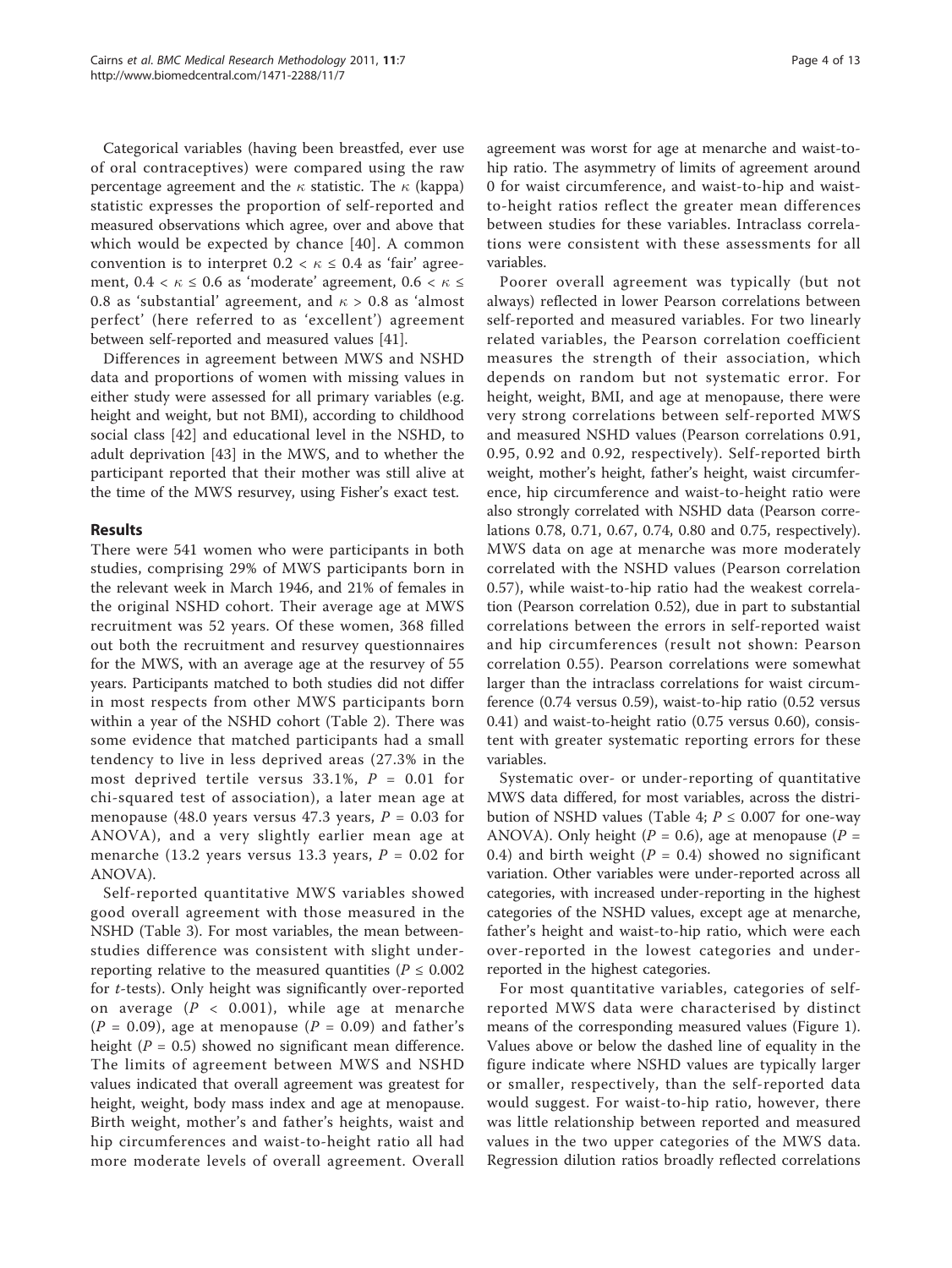# Variable **Matched** Matched Matched participants MWS cohort born ± 1 yr of NSHD P difference\* Number of women at baseline 541 541 217,828 Number of women at resurvey and the state of the state of the state of the state of the state of the state of the state of the state of the state of the state of the state of the state of the state of the state of the stat Age at baseline, yr, mean 52.1 52.1 52.1 Deprivation, % most deprived tertile  $27.3$  27.3 33.1 33.1 0.01 Maternal vital status, % alive 35.6 38.1 0.33 Self-reported at recruitment in the MWS Height, cm, mean (SD) 162.6 (6.4) 162.6 (6.4) 162.1 (6.7) 162.1 (6.7) 0.07 Weight, kg, mean (SD) 68.8 (13.2) 68.8 (13.2) 68.8 (13.2) 68.7 (12.9) 6.78 BMI, kg/m<sup>2</sup>, mean (SD) , mean (SD) 26.0 (4.6) 26.1 (4.8) 0.35 Age at menarche, yr, mean (SD) 13.2 (1.5) 13.2 (1.5) 13.3 (1.6) 13.3 (1.6) 0.02 Age at menopause, yr, mean (SD)  $48.0$  (5.0)  $47.3$  (5.8)  $47.3$  (5.8) 0.03 Use of oral contraceptives, % ever 0.66  $\frac{72.2}{2}$  73.0  $\frac{73.0}{2}$  73.0 0.66 Self-reported at resurvey in the MWS Birth weight, kg, mean (SD) 6.69 (3.24 (0.68) 3.24 (0.68) 3.22 (0.69) 3.22 (0.69) 0.69 Mother's height, cm, mean (SD) 160.6 (7.1) 160.6 (7.1) 160.4 (6.8) 0.61 Father's height, cm, mean (SD) 174.1 (7.7) 174.3 (7.8) 0.63 Waist circumference, cm, mean (SD)  $75.8(9.1)$   $75.7(9.3)$  0.96 Hip circumference, cm, mean (SD) 99.9 (8.1) 99.6 (7.8) 0.52 Waist-to-hip ratio, mean (SD) 0.76 (0.06) 0.76 (0.06) 0.38 Waist-to-height ratio, mean (SD)  $0.47(0.06)$  0.47 (0.06) 0.47 (0.06) 0.99 Whether breastfed, % ever breastfed  $73.0$  69.7 69.7 0.23 Body size, age 10 % thinner 25.8 25.8 29.9 20.23 25.8 20.23 25.8 20.23 25.8 29.9 25.8 20.23 25.8 20.23 25.8 20.23 25.8 20.23 25.8 20.23 25.8 20.23 25.8 20.23 25.8 20.23 25.8 20.23 25.8 20.23 25.8 25.23 25.23 25.23 25.23 25.23 25.23 25.23 25 % average 56.0 52.4 % plumper 18.2 17.7 Body size, age 20 % size < 12 29.8 31.7 0.27 % size 12-14 58.1 58.4 % size  $16+$  9.9 Clothes size % size < 14 30.9 32.0 0.18 % size 14-16 44.8 44.8 49.1 % size  $18+$  18.9 Bra band size % size 36 22.8 23.9 0.34 % size 36-38 56.0 59.4 % size  $40+$  16.7

### <span id="page-4-0"></span>Table 2 Comparison of MWS characteristics between matched participants and others of a similar age

MWS: Million Women Study. NSHD: National Survey of Health and Development.

\* P from ANOVA for continuous variables and from chi-squared tests of association for categorical variables.

between the two studies. The RDRs for weight (RDR = 1.02, 95% CI 0.97-1.06) and body mass index (1.04, 0.98-1.10) indicate that for these variables, differential systematic errors effectively cancel out the likely attenuation of risk estimates due to random errors. Most other quantitative variables had RDRs in the range 0.66-0.86, consistent with slight to moderate attenuation, with the exceptions of age at menarche (RDR =

0.44, 0.33-0.55), birth weight (0.59, 0.50-0.67) and waistto-hip ratio (0.50, 0.35-0.66), for which more substantial attenuation is likely.

Ordinal MWS body size variables reported at resurvey (relative body size at age 10; clothes size at age 20; clothes size at resurvey; bra band size at resurvey) show clear associations with anthropometry recorded at the corresponding ages by the NSHD (Figure [2\)](#page-7-0). The closer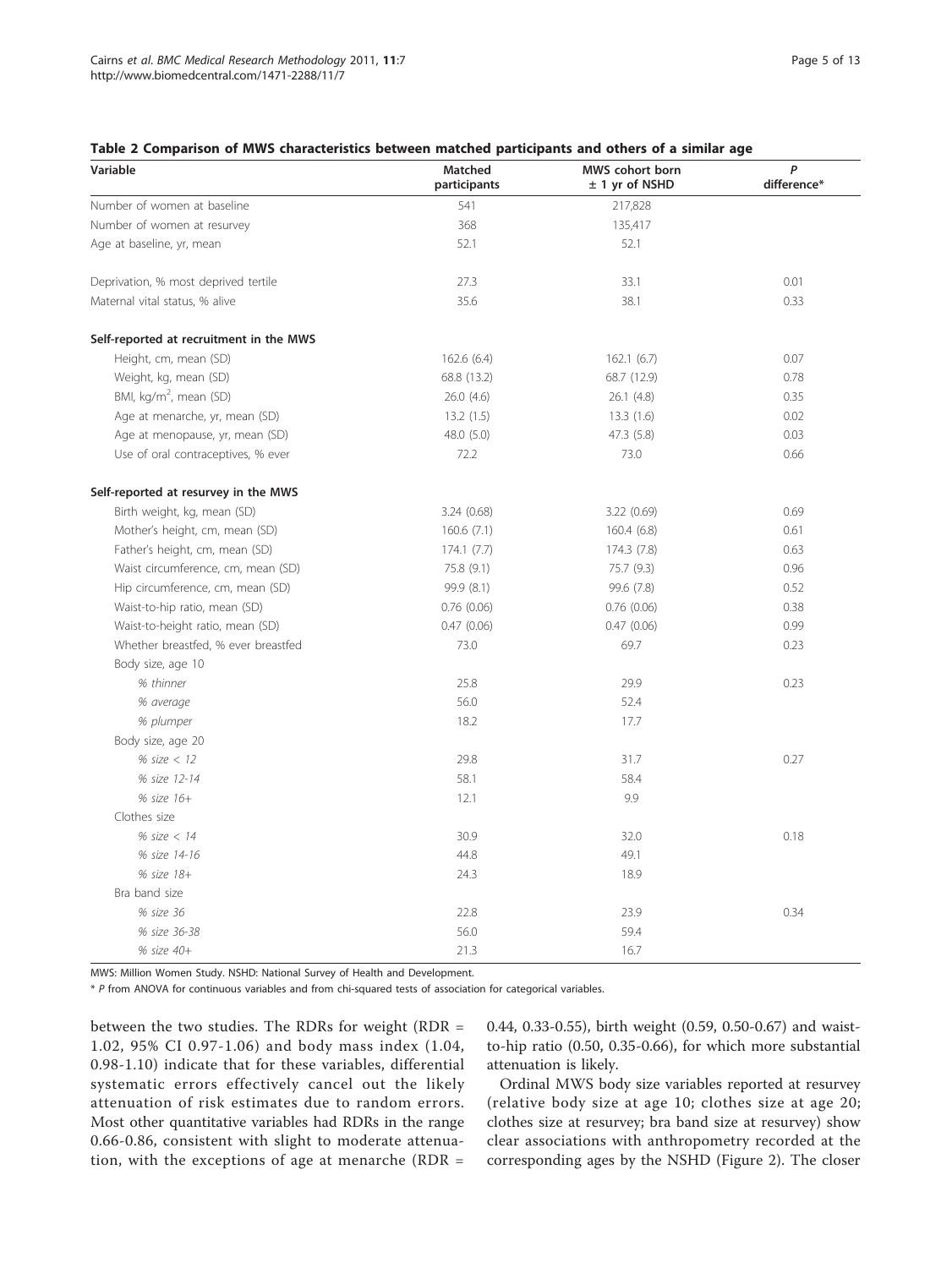|                                         |     |             |             | <b>Difference</b> |         | Scaled 95% limits | <b>Intraclass</b>    | Pearson     |
|-----------------------------------------|-----|-------------|-------------|-------------------|---------|-------------------|----------------------|-------------|
|                                         |     | <b>MWS</b>  | <b>NSHD</b> | (MWS - NSHD)      |         | of agreement      | correlation          | correlation |
| Variable (units)                        | N   | mean (SD)   | mean (SD)   | mean (SD)         | $P^*$   | lower to uppert   | $ICC(SE)$ $\ddagger$ | r(SE)       |
| Self-reported at recruitment in the MWS |     |             |             |                   |         |                   |                      |             |
| Height (cm)                             | 449 | 162.8(6.3)  | 162.0(5.7)  | 0.9(2.7)          | < 0.001 | $-0.8$ to 1.1     | 0.89(0.01)           | 0.91(0.01)  |
| Weight (kg)                             | 443 | 68.8 (13.1) | 71.0 (14.1) | $-2.2$ (4.2)      | < 0.001 | $-0.7$ to 0.4     | 0.94(0.006)          | 0.95(0.004) |
| Body mass index ( $kg/m2$ )             | 437 | 25.9(4.7)   | 27.0(5.2)   | $-1.1$ (2.0)      | < 0.001 | $-1.0$ to 0.5     | 0.90(0.01)           | 0.92(0.01)  |
| Age at menarche (yr)                    | 394 | 13.0(1.4)   | 12.9(1.0)   | 0.1(1.2)          | 0.093   | $-2.1$ to 2.3     | 0.54(0.04)           | 0.57(0.03)  |
| Age at menopause (yr)                   | 134 | 48.0 (4.5)  | 48.2 (4.2)  | $-0.3(1.8)$       | 0.091   | $-0.9$ to $0.8$   | 0.92(0.01)           | 0.92(0.01)  |
| Self-reported at resurvey in the MWS    |     |             |             |                   |         |                   |                      |             |
| Birth weight (kg)                       | 234 | 3.2(0.7)    | 3.3(0.5)    | $-0.1(0.4)$       | < 0.001 | $-1.8$ to $1.4$   | 0.75(0.03)           | 0.78(0.03)  |
| Mother's height (cm)                    | 294 | 160.4(7.1)  | 161.4(6.5)  | $-0.9(5.2)$       | 0.002   | $-1.7$ to $1.4$   | 0.70(0.03)           | 0.71(0.03)  |
| Father's height (cm)                    | 240 | 174.1(7.6)  | 173.7 (7.9) | 0.3(6.3)          | 0.451   | $-1.5$ to 1.6     | 0.67(0.04)           | 0.67(0.04)  |
| Waist circumference (cm)                | 206 | 76.0(9.3)   | 82.0 (10.6) | $-6.0(7.2)$       | < 0.001 | $-1.9$ to 0.8     | 0.59(0.05)           | 0.74(0.03)  |
| Hip circumference (cm)                  | 204 | 100.0(8.3)  | 103.1(8.5)  | $-3.2(5.3)$       | < 0.001 | $-1.6$ to 0.9     | 0.74(0.03)           | 0.80(0.03)  |
| Waist-to-hip ratio                      | 197 | 0.76(0.06)  | 0.79(0.06)  | $-0.03(0.06)$     | < 0.001 | $-2.4$ to 1.3     | 0.41(0.06)           | 0.52(0.05)  |
| Waist-to-height ratio                   | 204 | 0.47(0.06)  | 0.51(0.07)  | $-0.04(0.04)$     | < 0.001 | $-1.9$ to 0.7     | 0.60(0.05)           | 0.75(0.03)  |

### <span id="page-5-0"></span>Table 3 Comparisons between quantitative MWS and corresponding NSHD variables

MWS: Million Women Study. NSHD: National Survey of Health and Development. N: numbers of women with non-missing values for both MWS and NSHD variables. r: Pearson correlation. SE: standard error.

 $*$  P-value for t-test of mean difference = 0.

† Lower to upper Bland-Altman limits of agreement divided by the SD of the NSHD data.

‡ ICC(1,1) in the notation of Shrout and Fleiss [\[26](#page-12-0)].

|                                                   |    | 1st quintile           |     | 2nd quintile           |     | 3rd quintile           |     | 4th quintile           |    | 5th quintile           |                |
|---------------------------------------------------|----|------------------------|-----|------------------------|-----|------------------------|-----|------------------------|----|------------------------|----------------|
| Variable (units)                                  | N  | mean error<br>$(SD)^*$ | N   | mean error<br>$(SD)^*$ | N   | mean error<br>$(SD)^*$ | N   | mean error<br>$(SD)^*$ | N  | mean error<br>$(SD)^*$ | P <sup>+</sup> |
| Self-reported at recruitment in the<br><b>MWS</b> |    |                        |     |                        |     |                        |     |                        |    |                        |                |
| Height (cm)                                       | 91 | 0.6(2.2)               | 93  | 1.0(2.0)               | 86  | 0.8(3.8)               | 89  | 0.7(2.8)               | 90 | 1.1(2.3)               | 0.645          |
| Weight (kg)                                       | 92 | $-0.2$ (3.0)           | 88  | $-1.3(2.8)$            | 90  | $-2.3(3.8)$            | 87  | $-2.6(4.2)$            | 86 | $-4.9(5.4)$            | < 0.001        |
| Body mass index ( $kg/m2$ )                       | 90 | $-0.3(1.2)$            | 90  | $-0.5(1.8)$            | 88  | $-0.9(1.8)$            | 87  | $-1.5(1.6)$            | 82 | $-2.5(2.6)$            | < 0.001        |
| Age at menarche $\ddagger$ (yr)                   | 12 | 1.4(1.4)               | 57  | 0.3(0.9)               | 117 | 0.1(1.2)               | 155 | 0.1(1.1)               | 53 | $-0.2(1.2)$            | < 0.001        |
| Age at menopause (yr)                             | 33 | $-0.1$ $(2.4)$         | 26  | $-0.5(2.4)$            | 31  | 0.1(1.0)               | 27  | $-0.3$ $(0.8)$         | 17 | $-0.8(1.3)$            | 0.436          |
| Self-reported at resurvey in the MWS              |    |                        |     |                        |     |                        |     |                        |    |                        |                |
| Birth weight (kg)                                 | 61 | $-0.1(0.4)$            | 45  | $-0.1(0.6)$            | 32  | 0.0(0.4)               | 59  | $-0.1$ $(0.4)$         | 37 | $-0.2$ (0.4)           | 0.377          |
| Mother's height (cm)                              | 56 | $-0.1(5.9)$            | 102 | $-0.2(4.2)$            | 52  | $-0.6(4.7)$            | 24  | $-1.1(5.6)$            | 60 | $-3.1(6.0)$            | 0.007          |
| Father's height (cm)                              | 47 | 5.1(7.0)               | 70  | 1.5(5.2)               | 51  | $-2.2$ (5.5)           | 28  | $-2.7(7.1)$            | 44 | $-1.8$ (3.7)           | < 0.001        |
| Waist circumference (cm)                          | 53 | $-2.6(4.5)$            | 43  | $-4.2(6.1)$            | 49  | $-6.3(6.3)$            | 35  | $-7.3(7.2)$            | 26 | $-13.8(9.1)$           | < 0.001        |
| Hip circumference (cm)                            | 50 | $-0.7(4.6)$            | 53  | $-3.6(5.3)$            | 44  | $-2.6(4.7)$            | 31  | $-4.2$ (4.9)           | 26 | $-6.6(6.1)$            | < 0.001        |
| Waist-to-hip ratio                                | 50 | 0.00(0.04)             | 41  | $-0.03(0.04)$          | 37  | $-0.03(0.05)$          | 39  | $-0.05(0.07)$          | 30 | $-0.08$ $(0.06)$       | < 0.001        |
| Waist-to-height ratio                             | 59 | $-0.02$ $(0.03)$       | 40  | $-0.03$ $(0.04)$       | 45  | $-0.03$ $(0.05)$       | 33  | $-0.05(0.04)$          | 27 | $-0.08$ $(0.06)$       | < 0.001        |

# Table 4 Over- and under-reporting in quantitative MWS variables by quintiles of corresponding NSHD data

MWS: Million Women Study. NSHD: National Survey of Health and Development. N: numbers of women with non-missing values for both MWS and NSHD variables. SD: standard deviation of the mean error.

\* Errors calculated as the difference (MWS value - NSHD value).

† P-value for the F-test (ANOVA) for a difference, across quintiles of the NSHD data, in the mean error in the MWS self-reported values with respect to the NSHD values.

‡ Age at menarche categorised as <11, 11, 12, 13 or 14+ years, rather than by quintiles.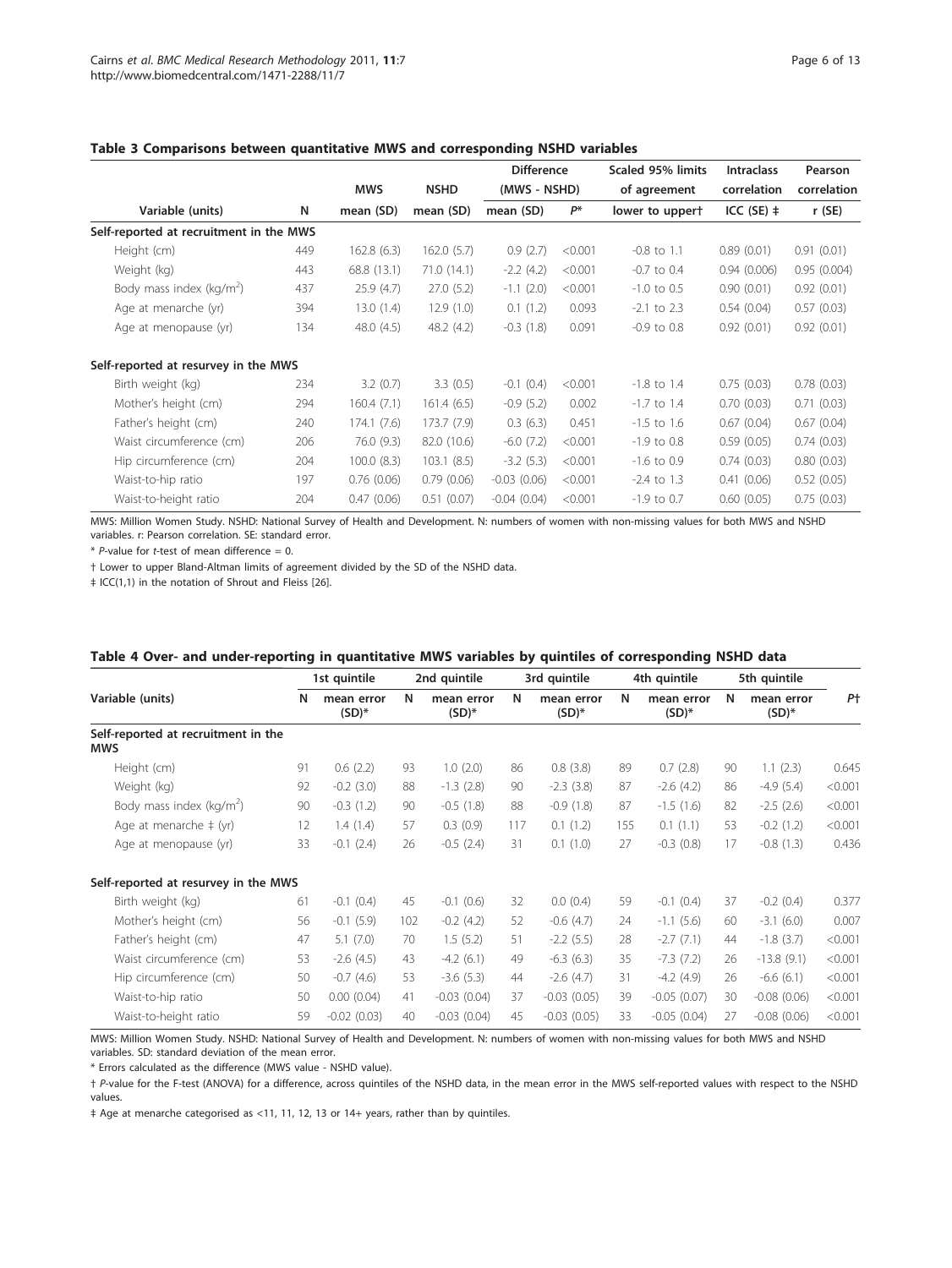<span id="page-6-0"></span>

dilution ratios (RDR) with 95% bootstrapped confidence bounds, indicating the likely relative attenuation of linear coefficients for diseaseexposure associations. The dashed lines are lines of equality of means.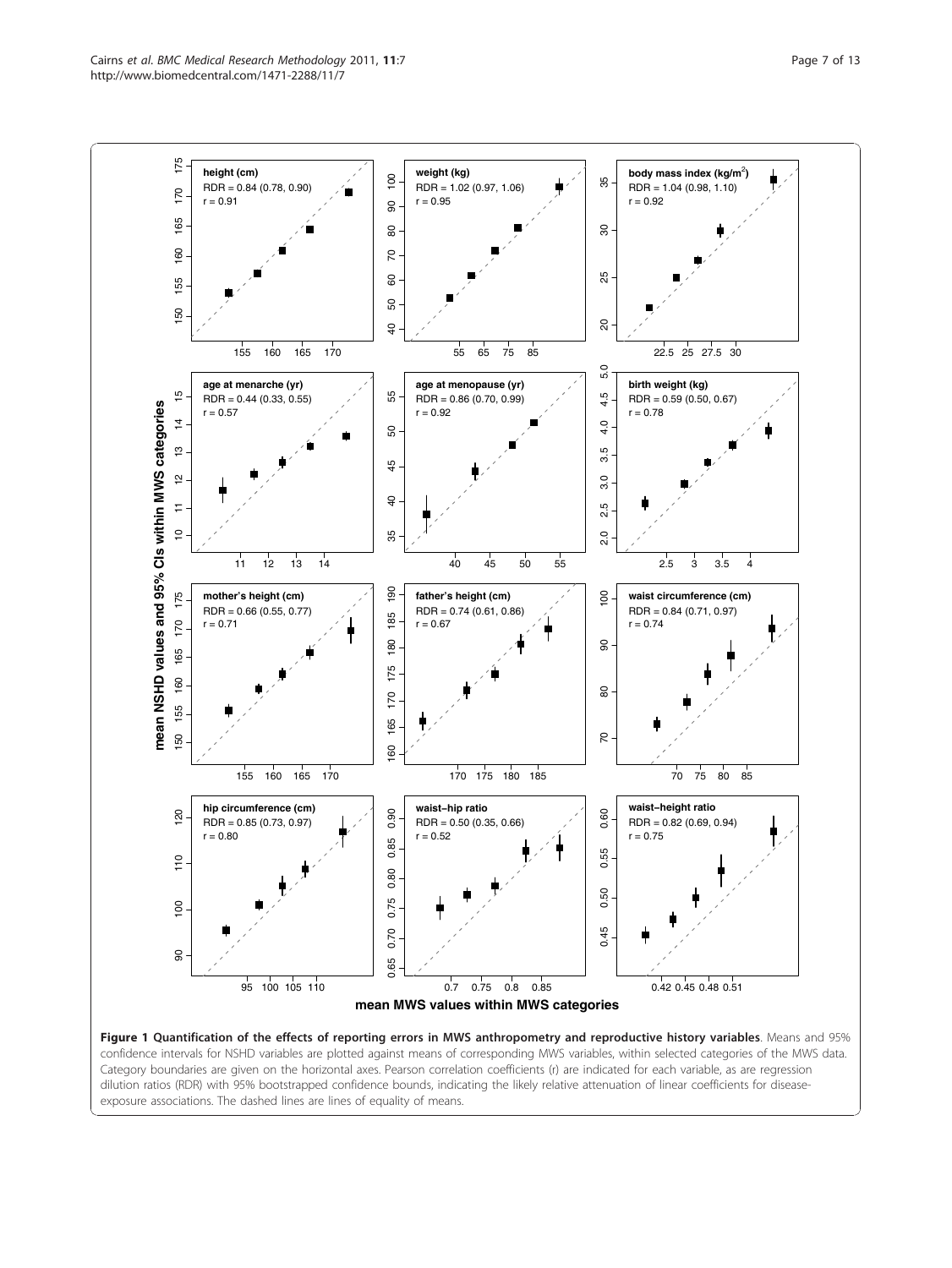<span id="page-7-0"></span>

the ages at which data were collected by the NSHD and MWS, the stronger the associations (Table 5). Correlations were moderate for relative body size at age 10 (Spearman correlation, 0.51) and clothes size at age 20 (Spearman correlation 0.63), and strong for current clothes size compared either with BMI at age 53 (Spearman correlation 0.79) or with waist circumference at age 53 (Spearman correlation 0.79), and for current bra band size (Spearman correlation 0.73). There were significant trends in measured anthropometry across categories of all self-reported ordinal body size variables  $(P < 0.001)$ .

Table 5 Associations between ordinal MWS body size variables at various ages and corresponding NSHD anthropometry

|                              |                                                |     | Spearman | P                    |
|------------------------------|------------------------------------------------|-----|----------|----------------------|
| MWS variable and age         | NSHD variable (units) and age                  | N   | $r^*$    | (trend) <sup>+</sup> |
| Relative body size at age 10 | Body mass index (kg/m <sup>2</sup> ) at age 11 | 306 | 0.51     | < 0.001              |
| Clothes size at age 20       | Body mass index ( $kg/m2$ ) at age 20          | 302 | 0.63     | < 0.001              |
| Clothes size at resurvey     | Body mass index (kg/m <sup>2</sup> ) at age 53 | 316 | 0.79     | < 0.001              |
| Clothes size at resurvey     | Waist circumference (cm) at age 53             | 316 | 0.79     | < 0.001              |
| Bra band size at resurvey    | Chest circumference (cm) at age 53             | 291 | 0.73     | < 0.001              |

MWS: Million Women Study. NSHD: National Survey of Health and Development. N: numbers of women with non-missing values for both the MWS and NSHD variables.

\* Spearman rank correlation coefficient for the strength of a monotonic relationship between the ordinal MWS variable and the continuous NSHD variable.

† P-values for overall significance of linear regressions of continuous NSHD values against ordinal MWS values.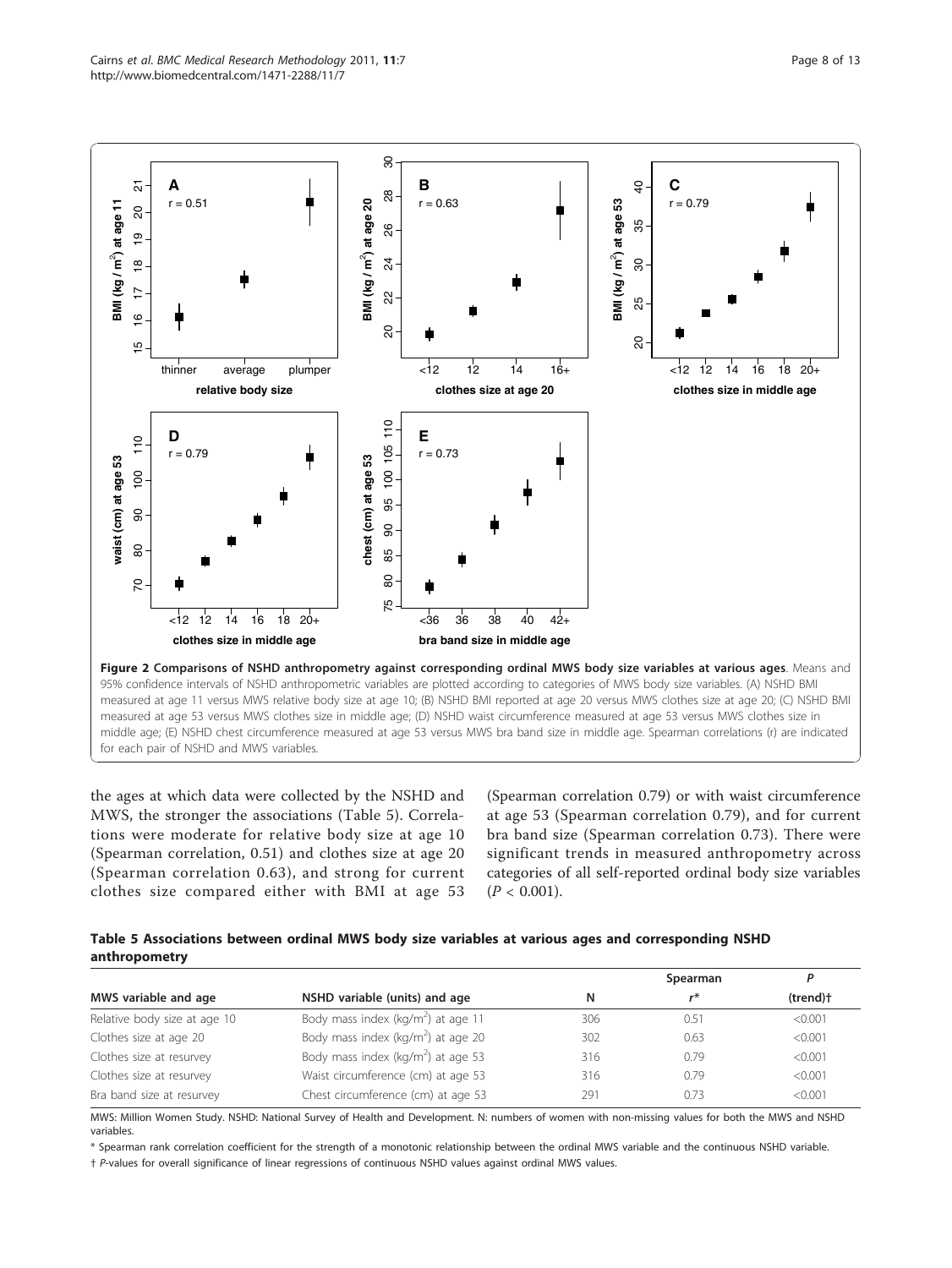Categorical data on factors related to reproductive history showed moderate to excellent agreement with information recorded in the NSHD. Report at MWS recruitment of past use of oral contraceptives had an excellent level of agreement with ever use of oral contraceptives obtained by combining NSHD data collected at ages 31 and 43 years ( $\kappa = 0.87$ , 94.8% agreement; 482 women with non-missing data). MWS and NSHD data on whether the women were ever breastfed (yes/no data in the MWS corresponding in the NSHD to the mother's report of breastfeeding for even a short time) had a high percentage agreement (81.0%; 268 women), but only moderate agreement according to the  $\kappa$  statistic ( $\kappa$  = 0.48). Agreement was higher between the MWS data (yes/no) and report in the NSHD that the woman was breastfed for at least 1 month rather than never having been breastfed or breastfeeding having stopped within the first month ( $\kappa = 0.58$ , 82.8% agreement). Agreement was significantly greater than that expected by chance for both variables ( $P < 0.001$ ).

There were few significant variations in mean difference or agreement across categories of childhood social class, educational attainment, adult deprivation or whether the participant's mother was still alive at MWS resurvey ( $P > 0.05$  for chi-squared test of association). The only exceptions were age at menarche, which varied according to tertiles of adult deprivation ( $P = 0.02$ ) but with no particular trend, and mother's height, for which there was greater under-reporting by participants with living mothers ( $P = 0.02$ ). There were, however, significant differences ( $P < 0.05$ ) in the proportion of missing data according to childhood social class (for height, weight, waist and hip circumferences, and ever use of oral contraceptives), according to educational attainment (for height, weight, waist and hip circumferences, clothes size at age 20, and ever use of oral contraceptives), according to adult deprivation (for height and weight) and according to whether the participant's mother was still alive (for weight and birth weight, and whether the participant was breastfed). For all variables, individuals were more likely to have missing data if they had a lower childhood social class, greater adult deprivation, lower educational attainment or if their mother was no longer alive.

# **Discussion**

The present paper is one of the few to attempt to directly quantify the likely effects of reporting error on disease-exposure associations for any anthropometric or reproductive history variables [[23-27](#page-12-0)]. Purely random errors in reported values bias estimates towards the null, but inflation of estimates is also possible if systematic reporting errors work in opposition to the effects of random errors, or where errors in adjustment factors are

correlated with those in the main exposure [\[23](#page-12-0),[33\]](#page-12-0). For epidemiological analyses, the utility of self-reported exposure data is determined by the magnitudes of these errors, the attendant loss of power, and whether biases in estimates can be corrected either formally or informally. Methods of correction for random and systematic measurement or reporting errors, such as the regression calibration methods of Rosner et al. [\[44](#page-12-0)] and later developments thereof, have been used extensively in nutritional epidemiology, where discrepancies between reported and true dietary intakes can be substantial [[33,45\]](#page-12-0), but in few other areas of epidemiology. The regression dilution ratio approach was developed in the context of prospective studies of clinical measurements such as blood pressure [[36\]](#page-12-0), which has relatively poor repeatability over time. Regression dilution ratios estimate the same quantity as the regression calibration methods familiar to nutritional epidemiologists [\[23\]](#page-12-0), and can be applied, as we have done, to general measurement or reporting error problems in non-clinical contexts.

In contrast to statistics for agreement, which are purely descriptive, regression dilution ratios summarise the potential consequences of both random and systematic errors for epidemiological analyses. We found RDRs consistent with slight to moderate attenuation of estimates of disease-exposure associations (RDRs 0.66- 0.86) for most quantitative anthropometric and reproductive history variables. A few variables (age at menarche, birth weight and waist-to-hip ratio) had smaller RDRs, consistent with more substantial attenuation of estimates (RDRs 0.44-0.50). For weight (RDR 1.02) and body mass index (RDR 1.04), however, there was little attenuation.

These regression dilution ratios provide a guide to possible effects of reporting error in one particular cohort, although in principle a good estimate of the regression dilution ratio can be used to correct estimates of linear disease-exposure associations in univariate analyses. For example, a regression dilution ratio of 0.5 corresponds to a 50% attenuation of the log relative risk (or other linear coefficient) towards 0. An estimated relative risk of 1.5 per unit self-reported exposure would then, after correction for reporting error, be equal to exp(ln  $(1.5)/0.5$  = 2.25 per unit true exposure.

Regression dilution ratios are not suitable for correcting estimates of non-linear disease-exposure associations, such as the apparent J-shape in the association between BMI and all-cause mortality [[27](#page-12-0)]. In these cases, the means presented in Figure [1](#page-6-0) provide a guide to a more objective scale on which to interpret relative risks across categories of these variables. For example, relative risks within categories of BMI or other variables could be plotted against mean measured values. In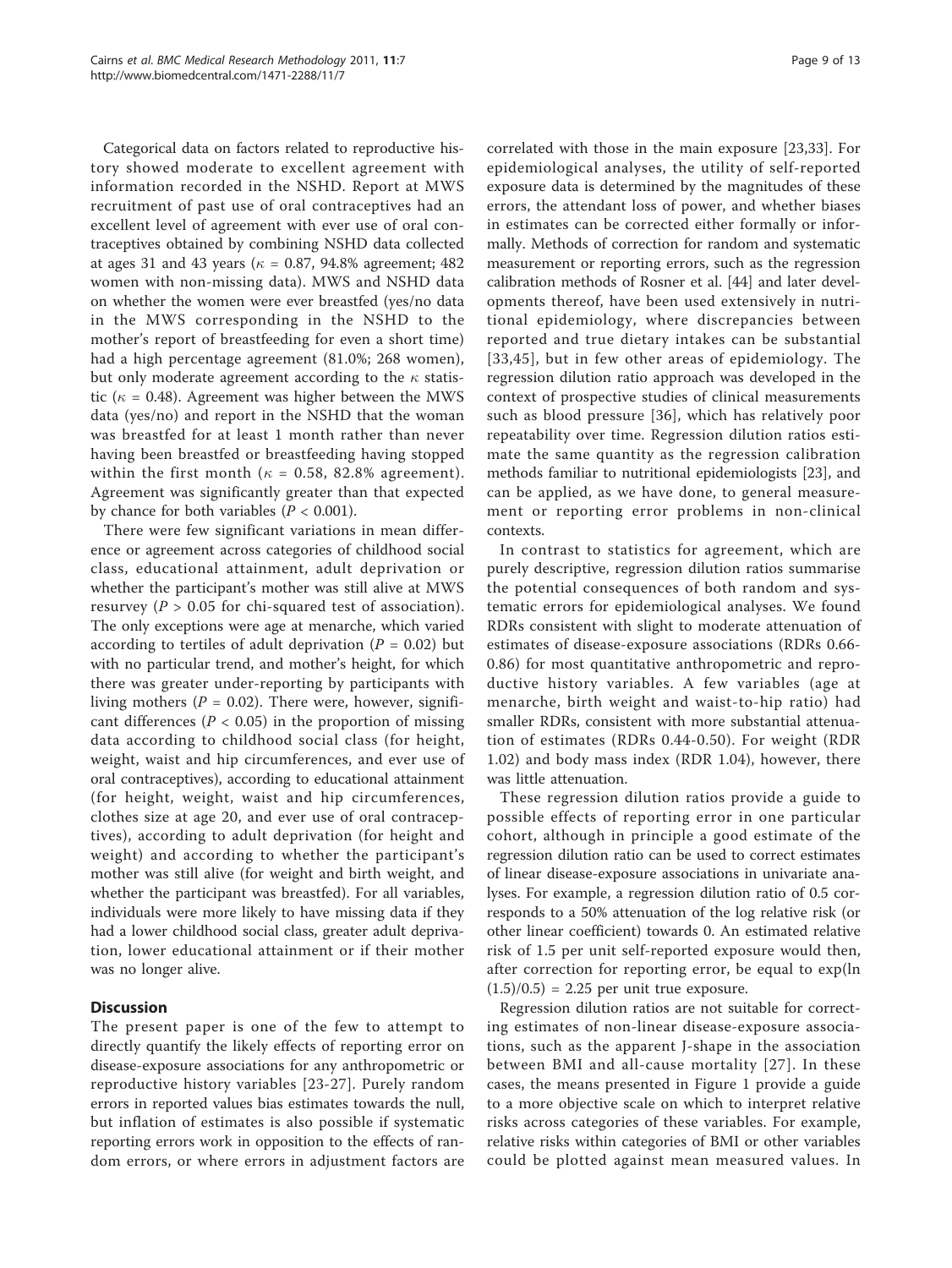addition, regression dilution ratios will not reveal situations where self-reported values are not linearly related to the reference values. However, the approximate linearity of each plot in Figure [1](#page-6-0) (with the possible exception of the plot for waist-to-hip ratio) indicates that RDRs will provide suitable summaries of the effects of reporting errors across the ranges of each of these variables. Regression dilution ratios and the mean reference values presented in the figures are calculated under the additional assumption that NSHD reference values are unbiased but may be subject to small random errors that are uncorrelated with other quantities of interest. Results for regression calibration methods suggest that even if these assumptions are violated, imperfect adjustment for reporting error is usually better than proceeding with analyses under the false presumption that exposures are self-reported without error [\[39](#page-12-0)].

It must also be emphasised that methods of correction for reporting error, including the use of regression dilution ratios, are not robust to other common statistical problems. Poorly assessed outcomes, violations of assumptions underlying statistical methods, and lack of information on confounders, among other issues, can result in bias to estimates which will remain even after accounting for reporting error.

Systematic and random reporting errors also result in a loss of power to correctly reject false null hypotheses of no effect. Squared correlation coefficients indicate the approximate effective sample sizes, as a proportion of actual sample sizes, due to loss of power [[30,31\]](#page-12-0). Correlations reported here are consistent with reductions in effective sample sizes of between 9%, for weight, and 73%, for waist-to-hip ratio. Importantly, loss of power due to reporting errors cannot be remedied by correcting estimates using RDRs or similar techniques. The sample size must also be increased, and consequently regression dilution ratios and other methods for accounting for bias due to reporting error will be most useful in large-scale studies, or those that are otherwise well-powered. (Sample size calculations for studies based on self-reported data will still be accurate, however, provided that they are interpreted as sample sizes required to detect the attenuated association between the disease and the self-reported exposure.)

We also found good overall agreement between MWS and NSHD data for quantitative anthropometric and reproductive history variables, particularly for current height, weight and body mass index reported at recruitment. However, consistent with findings of previous studies [[2,11,12](#page-11-0),[15,16\]](#page-12-0), differences between MWS and NSHD anthropometric data included systematic overreporting of height, and under-reporting of weight that was more pronounced among heavier individuals. Similar differential under-reporting was observed for selfreported waist and hip circumferences [\[6,](#page-11-0)[13](#page-12-0)], recalled body size variables including childhood body size and birth weight [[4,7-10](#page-11-0),[18](#page-12-0)], and reported body sizes of close relatives [[5](#page-11-0)]. Comparisons between intraclass and Pearson correlations suggested that systematic reporting errors were relatively greater for waist circumference and for the derived waist-to-hip and waist-to-height ratios, than they were for other variables. For both weight and body mass index, the increased underreporting among heavier individuals explains why their regression dilution ratios are close to 1: this differential under-reporting would inflate estimates of diseaseexposure associations, counteracting the attenuation due to random reporting errors. The RDRs for other variables (except height, birth weight, and age at menarche) may also be closer to 1 than would result from random error alone, due to increased under-reporting of each variable in its upper range of values. Differential underreporting also implies that self-reported anthropometric data are likely to be inadequate for the purposes of clinical assessment, for example when classifying an individual as normal weight, overweight or obese based on their body mass index.

Most MWS variables on reproductive history and related factors showed good to moderate agreement with NSHD data. The exception was age at menarche, for which there was poorer agreement between the MWS and NSHD data. This level of agreement was comparable to that found in a recent validation study of recalled age at menarche in a larger subset of NSHD participants, which concluded that age at menarche selfreported in middle age may not be appropriate in a clinical setting, or to estimate risk profiles for associated diseases [[22\]](#page-12-0). Several previous studies have concluded that information on having been breastfed, age at menopause and use of oral contraceptives is recalled with reasonable accuracy [[17](#page-12-0)-[21](#page-12-0)], however it is generally advisable to be cautious in the use of data that is recalled many years after the time of interest [[22\]](#page-12-0).

We also compared ordinal body size variables from the MWS, self-reported in middle age (relative body size at age 10, clothes size at age 20 and at recruitment and bra band size at recruitment), with anthropometry from the NSHD collected at the relevant ages (body mass index, waist circumference and chest circumference). Ordinal body size variables from the MWS were moderately to strongly associated with the NSHD variables against which they were compared. Notably, the strength of the relationship between clothes size reported at resurvey and measured waist circumference was comparable to that between reported waist circumference and measured waist circumference. This suggests that for the purposes of epidemiological studies, self-reported clothes size might be at least as good a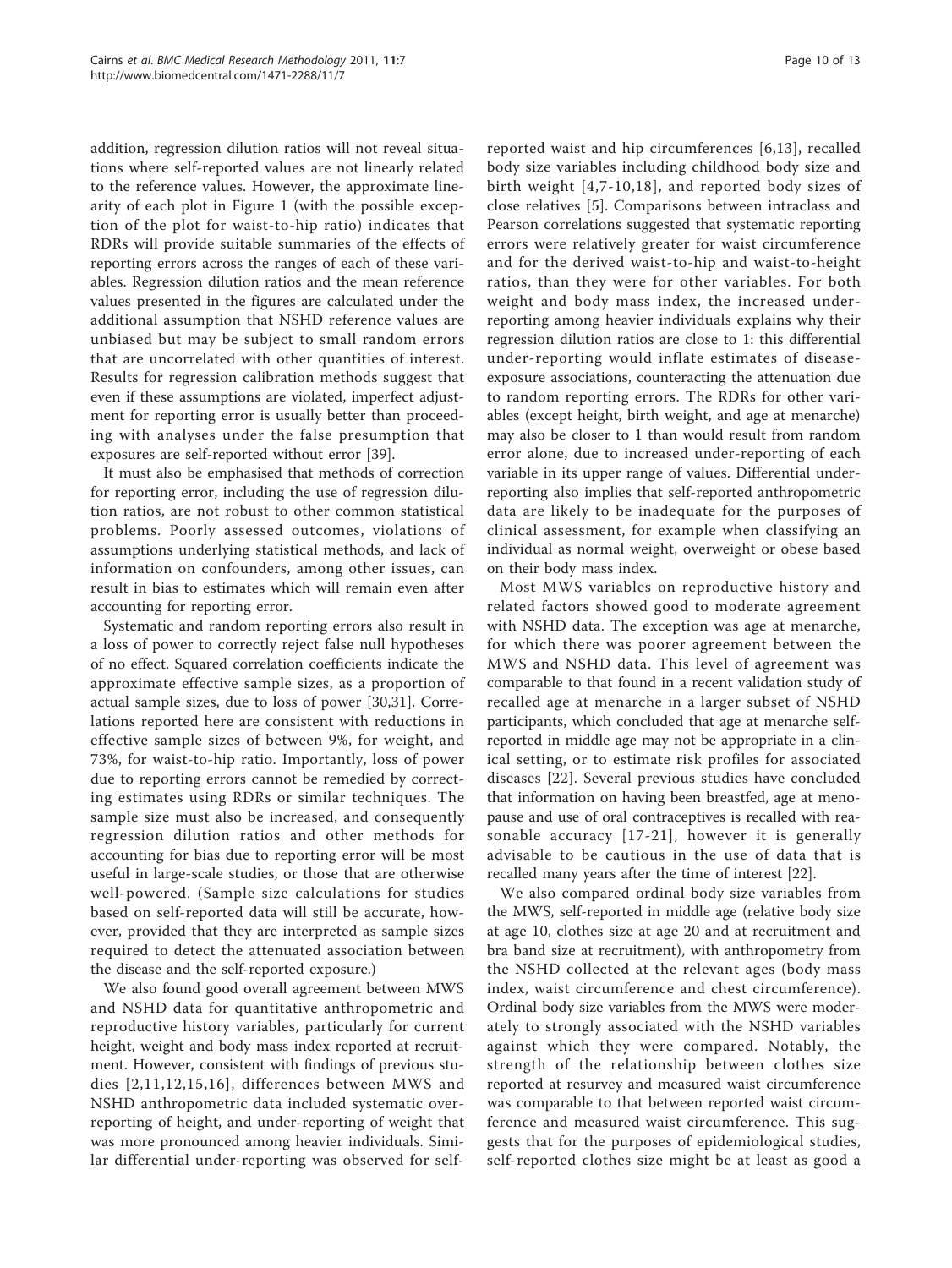proxy for waist measurements as self-reported waist circumference. Other studies have found differential systematic error in reported anthropometry in childhood and early adulthood (e.g. again, greater under-reporting of weight by heavier individuals) [[3,4,10](#page-11-0)]. For ordinal data, however, it is not possible to assess agreement with anthropometry. Our results focus instead on the strength of the association between ordinal variables and corresponding anthropometry.

We are unaware of any studies which have directly validated self-reported clothes sizes against actual clothes sizes in either men or women, but in men measured trouser-waist size has been found to be highly correlated ( $r > 0.85$ ) with clinical measurement of waist circumference [[46\]](#page-12-0). Our findings suggest that clothes size might be well-reported by women and be representative of their true body size. Few studies have used clothes sizes as markers of disease risk [[14](#page-12-0),[46,47](#page-12-0)], but the relationships they find are consistent with those for more conventional anthropometry. The mean NSHD values presented by category of clothes size and other ordinal variables (Figure [2](#page-7-0)) can be used in the interpretation of these relationships on a more objective scale.

Although most variables were validated against measured values or information from other reliable sources, clothes size at age 20 and maternal height were validated against data that was self-reported at the relevant age, and father's height and age at menarche were validated against data reported by proxy. In these cases, despite being collected close to the relevant time the reference NSHD data are not "gold standard". Hence there are two major sources of error: first, in the self-reported or proxy NSHD data, and second, in the self-reported MWS data. Because our results for these variables can at most account only for the second source of error, it is likely that they overestimate, to some degree, the levels of association and agreement between the two studies. Similarly, regression dilution ratios for MWS data on parental heights may underestimate the effects of error in these variables, which is likely to result in greater attenuation of estimates in epidemiological studies.

Other types of error are included within reporting error, but should be considered when interpreting any statistics for association and agreement, and regression dilution ratios. Survey questions were developed independently for each study. For data that was self-reported in both studies, subtle differences in wording of questions, and differences in the requested precision of responses, could contribute to disagreement between the studies. There were also variations in differences between the age at which NSHD data were collected and the age of data collection or referent age for MWS data (e.g. a difference between studies of 2.3 years between the average age of collection of waist and hip measures). These differences may contribute to slightly greater apparent reporting error for some variables than would have been found if the ages could have been matched more closely. Conversely, reporting errors assessed here do not include changes in exposures during follow-up, such as has been observed for blood pressure [[24,36\]](#page-12-0) and may be likely for anthropometric variables including weight. Prospective studies with a long period of follow-up should also assess the contribution of such changes over time to bias in disease-expo-sure associations [[24](#page-12-0)].

There were few significant associations of reporting errors in the variables considered in this study with childhood social class, educational attainment, adult deprivation and whether the participant's mother was still alive. However, there were more missing values in the lower socio-economic groups, and comparisons may not be generalisable to all subgroups of these factors. Overall comparisons between variables and detailed assessments of between-study differences by socioeconomic group may be further limited by small numbers, particularly for age at menopause and variables reported at MWS resurvey. One other study has found no association of between-study differences in body weight according to socio-economic factors [[3](#page-11-0)], but several studies have found differences in reporting of anthropometry according to sex, age, education or ethnicity [[1](#page-11-0)[,16,48,49](#page-12-0)]. Other than education, we were unable to assess these factors, due to the composition of the cohort. Further investigations of populations including men, or with different distributions of ages, socioeconomic factors or ethnicities, will be required to determine whether regression dilution ratios are similar, in these other populations, to the results presented here.

A previous report from the NSHD showed that categorical agreement between age at menarche reported during adulthood and that recorded nearer the time can vary according educational attainment [[22\]](#page-12-0). Similar to the other variables, we found no significant associations of quantitative between-study differences with childhood social class or educational attainment for age at menarche. Because age at menarche was reported by proxy, the magnitude and effects of reporting errors could be underestimated, though it seems likely that a participant's mother would have been able to report her daughter's age at menarche with reasonable accuracy, at the time she was asked. Also, quantitative NSHD data on age at menarche is limited to women with age of menarche at most 14-15 years. This limitation could result in exaggerated between-studies differences for women reporting older ages at menarche in the MWS. For age at menopause reported at recruitment, because women matched to both studies were at most 55 years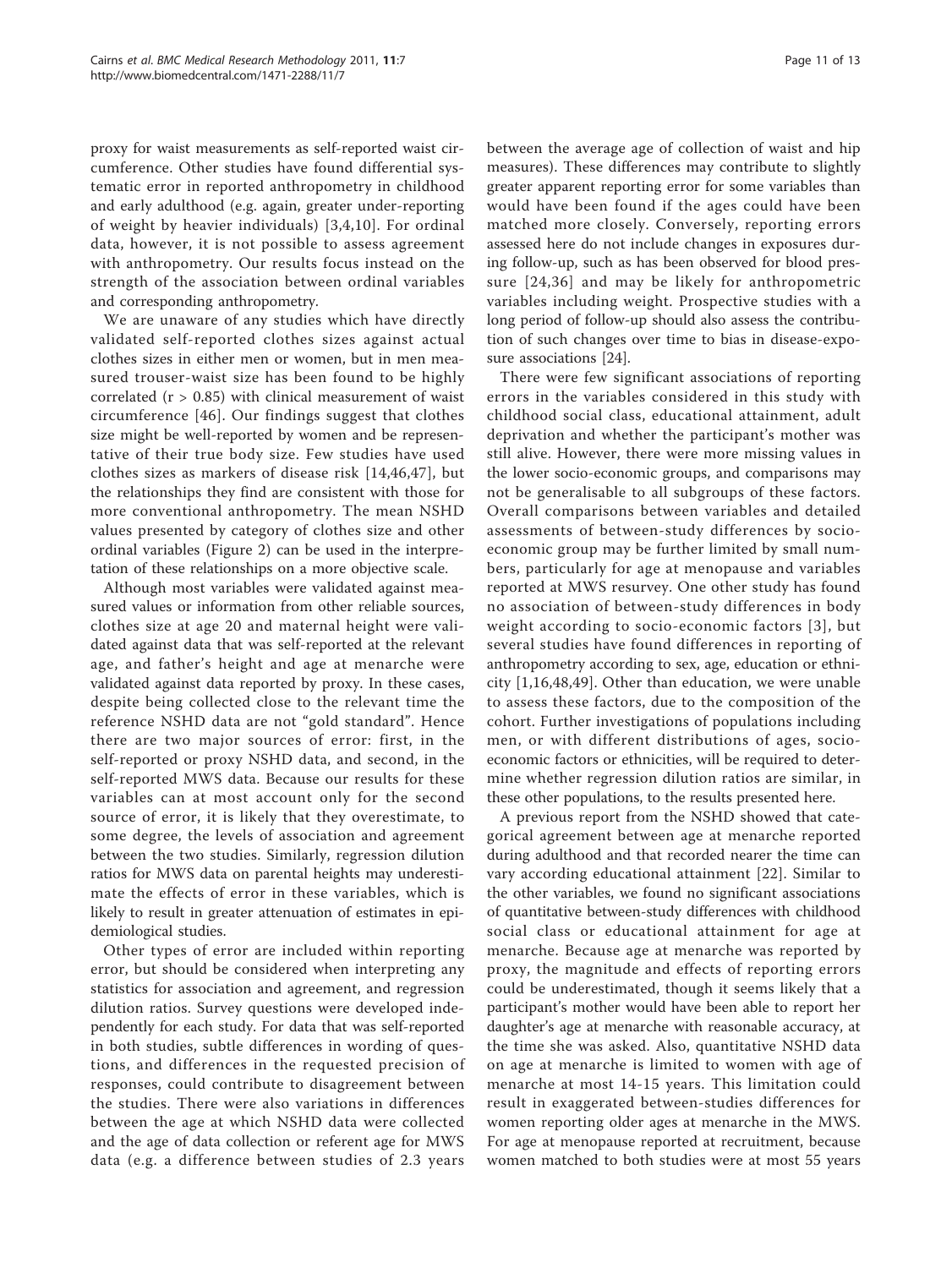<span id="page-11-0"></span>old when they joined the MWS, it was not possible to compare MWS ages at menopause greater than 55 years against NSHD data. Agreement between the studies for age at menopause was very high, although this may in part be due to improved recall in the MWS as a result of the very frequent follow-up for age at menopause, in the NSHD, between the ages of 47 and 54.

The matched participants in this validation study have consented to be part of two prospective cohorts, which suggests potential for self-selection biases in their data. There were few differences, however, in means of quantitative variables or proportions of categorical data between the matched participants and other MWS participants born within 1 year of the NSHD recruitment period, consistent with little additional bias. Nonetheless, the NSHD cohort has been followed since birth and participants are accustomed to providing information about their health and lifestyle, and might therefore be better able to recall information about past health and lifestyle than other women.

# Conclusions

Most of the self-reported Million Women Study data we examined showed moderate to good overall agreement with corresponding data measured or collected close to the relevant time in the MRC National Survey of Health and Development. However, reporting errors in MWS data relative to NSHD data showed both random and systematic components, consistent with those found in other studies. Although these reporting errors can be problematic for clinical interpretations of data, we focussed on the likely effects of these errors on estimates of disease-exposure associations for epidemiological studies. In this context, regression dilution ratios (or related methods) can be used as a guide to the likely attenuation of linear relative risk estimates. Mean measured values within categories of self-reported data can be used in the interpretation of relative risks across categories of either continuous or ordinal data, in those cases where diseaseexposure associations might be non-linear. Regression dilution ratios for most MWS lifetime body size and reproductive history variables were consistent with slight to moderate attenuation due to reporting errors. If estimates of the effects of reporting errors are used to guide interpretation of study results, these self-reported data may be adequate for use in large epidemiological analyses. Nonetheless, larger validation studies with greater variations in age, ethnicity and other participant characteristics are needed to establish whether the results of the present study are more widely applicable. Indeed, examination of random and systematic reporting errors and their effects on estimates of disease-exposure associations should be routine in all studies that are based on selfreported exposure data.

#### Acknowledgements

The National Survey of Health and Development is funded by the UK Medical Research Council. DK and SC are funded by the MRC and RC is supported by the HALCyon programme which is funded by the New Dynamics of Ageing (RES-353-25-0001). The Million Women Study (BC, BL, GR and VB) is supported by Cancer Research UK, the UK Medical Research Council, and the UK National Health Service breast screening programme. We thank the referees for their comments, which have substantially improved the presentation of this manuscript.

#### Author details

<sup>1</sup> Cancer Epidemiology Unit, University of Oxford, Oxford, UK. <sup>2</sup>MRC Unit for Lifelong Health and Ageing, University College and Royal Free Medical School, London, UK. <sup>3</sup>National Centre in HIV Epidemiology and Clinical Research, Faculty of Medicine, University of New South Wales, Sydney, Australia.

#### Authors' contributions

All authors were involved in designing the study and reviewed and revised drafts of the manuscript, and read and approved the final manuscript. BC devised and conducted the analyses and drafted the manuscript. BL and SC coordinated the linkage of the datasets. RC and GR assisted in planning the analyses. VB and DK are the principal investigators for the Million Women Study and MRC National Survey of Health and Development, respectively, and are responsible for data collection and study management.

#### Competing interests

The authors declare that they have no competing interests.

Received: 14 April 2010 Accepted: 17 January 2011 Published: 17 January 2011

#### References

- 1. Rowland ML: [Self-reported weight and height.](http://www.ncbi.nlm.nih.gov/pubmed/2239790?dopt=Abstract) Am J Clin Nutr 1990, 52(6):1125-1133.
- 2. Stevens J, Keil JE, Waid LR, Gazes PC: [Accuracy of current, 4-year, and 28](http://www.ncbi.nlm.nih.gov/pubmed/2260547?dopt=Abstract) [year self-reported body weight in an elderly population.](http://www.ncbi.nlm.nih.gov/pubmed/2260547?dopt=Abstract) Am J Epidemiol 1990, 132(6):1156-1163.
- 3. Casey VA, Dwyer JT, Berkey CS, Coleman KA, Gardner J, Valadian I: [Long-term memory of body weight and past weight satisfaction:](http://www.ncbi.nlm.nih.gov/pubmed/2035478?dopt=Abstract) [a longitudinal follow-up study.](http://www.ncbi.nlm.nih.gov/pubmed/2035478?dopt=Abstract) Am J Clin Nutr 1991, 53(6):1493-1498.
- 4. Must A, Willett WC, Dietz WH: [Remote recall of childhood height,](http://www.ncbi.nlm.nih.gov/pubmed/8333427?dopt=Abstract) [weight, and body build by elderly subjects.](http://www.ncbi.nlm.nih.gov/pubmed/8333427?dopt=Abstract) Am J Epidemiol 1993, 138(1):56-64.
- 5. Reed DR, Price RA: Estimates of the heights and weights of family members: accuracy of informant reports. Int J Obesity 1998, 22(9):827-835.
- 6. Han TS, Lean MEJ: [Self-reported waist circumference compared with the](http://www.ncbi.nlm.nih.gov/pubmed/9797647?dopt=Abstract) 'Waist Watcher' [tape-measure to identify individuals at increased health](http://www.ncbi.nlm.nih.gov/pubmed/9797647?dopt=Abstract) [risk through intra-abdominal fat accumulation.](http://www.ncbi.nlm.nih.gov/pubmed/9797647?dopt=Abstract) Br J Nutr 1998, 80(01):81-88.
- 7. Sanderson M, Williams MA, White E, Daling JR, Holt VL, Malone KE, Self SG, Moore DE: [Validity and reliability of subject and mother reporting of](http://www.ncbi.nlm.nih.gov/pubmed/9457002?dopt=Abstract) [perinatal factors.](http://www.ncbi.nlm.nih.gov/pubmed/9457002?dopt=Abstract) Am J Epidemiol 1998, 147(2):136-140.
- 8. Andersson SW, Niklasson A, Lapidus L, Hallberg L, Bengtsson C, Hulthen L: [Poor agreement between self-reported birth weight and birth weight](http://www.ncbi.nlm.nih.gov/pubmed/11032155?dopt=Abstract) [from original records in adult women.](http://www.ncbi.nlm.nih.gov/pubmed/11032155?dopt=Abstract) Am J Epidemiol 2000, 152(7):609-616.
- 9. Kemp M, Gunnell D, Maynard M, Smith GD, Frankel S: [How accurate is self](http://www.ncbi.nlm.nih.gov/pubmed/10890878?dopt=Abstract) [reported birth weight among the elderly?](http://www.ncbi.nlm.nih.gov/pubmed/10890878?dopt=Abstract) J Epidemiol Community Health 2000, 54(8):639-640.
- 10. Must A, Phillips SM, Naumova EN, Blum M, Harris S, Dawson-Hughes B, Rand WM: [Recall of early menstrual history and menarcheal body size:](http://www.ncbi.nlm.nih.gov/pubmed/11914195?dopt=Abstract) [After 30 years, how well do women remember?](http://www.ncbi.nlm.nih.gov/pubmed/11914195?dopt=Abstract) Am J Epidemiol 2002, 155(7):672-679.
- 11. Spencer EA, Appleby PN, Davey GK, Key TJ: [Validity of self-reported height](http://www.ncbi.nlm.nih.gov/pubmed/12186665?dopt=Abstract) [and weight in 4808 EPIC-Oxford participants.](http://www.ncbi.nlm.nih.gov/pubmed/12186665?dopt=Abstract) Public Health Nutr 2002, 5(4):561-565.
- 12. Engstrom JL, Paterson SA, Doherty A, Trabulsi M, Speer KL: Accuracy of self-reported height and weight in women: An integrative review of the literature. J Midwif Wom Heal 2003, 48(5):338-345.